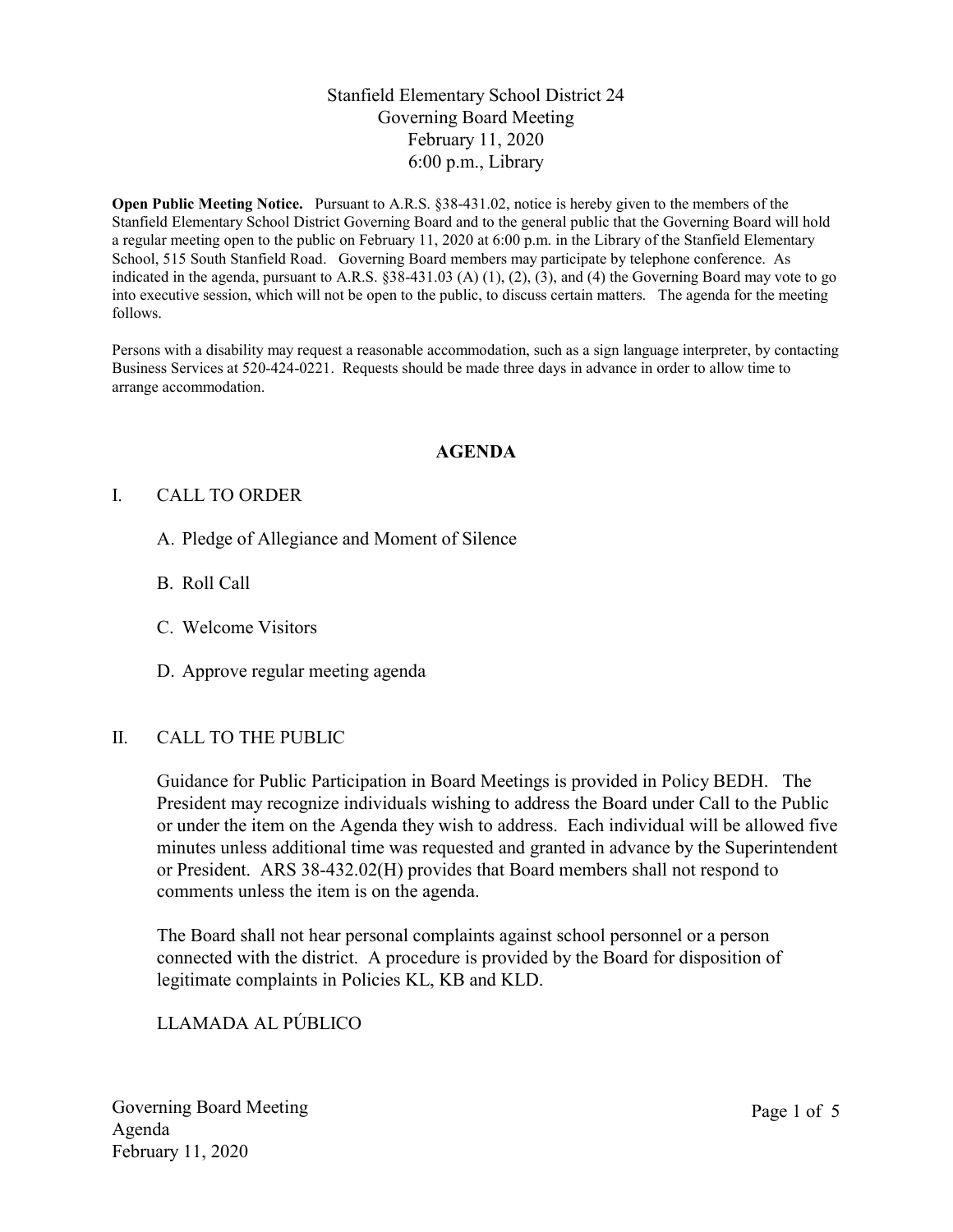La póliza BEDH, provee una guía publica para participar en juntas de la Mesa Directiva. El presidente de la Mesa Directiva puede reconocer a los individuos que desean dirigirse a la mesa bajo llamada al público o bajo el artículo en la agenda que desean tratar. A cada individuo se le otorgaran cinco minutos de tiempo, a menos que el Presidente o Superintendente le hayan concedido tiempo adicional por adelantado. La Póliza ARS 38- 432.02 dice que ningún miembro de la mesa responderá a ningún tipo de comentarios de temas que no estén en la agenda.

La mesa no oirá quejas personales en contra de personal de la escuela o personas que tengan alguna conexión con el Distrito. Para este tipo de quejas la mesa provee otro tipo de procedimientos para la disposición de quejas legítimas las cuales se encuentran en las siguientes Pólizas KL, KB, y KLD.

### III. APPROVAL OF MINUTES

Approve the January 9, 2020 regular governing board meeting minutes.

#### IV. REPORTS

- A. January Public Funds Expenditure Reports (Pages 1-4)
- B. January Student Activities Report (Page 5)
- C. Principal's Report (Page 6-8)
- D. Operations Support Services Reports (Pages 9-10) 1. Operations
	- 2. Technology

### V. NEW BUSINESS ACTION ITEMS – PERSONNEL

All hiring is pending satisfactory completion of background investigation, records verification, and fingerprint report.

A. Approve Job Description for School Counselor (Pages 11-12)

- B. Approve Certified School Counselor Contract effective June 1, 2020 funded by School Safety Grant, 260-day schedule, 1.0 FTE positions, for Robin Lang effective June 1, 2020.
- C. Approve SES volunteer for the 2019-2020 school year for Robert Losik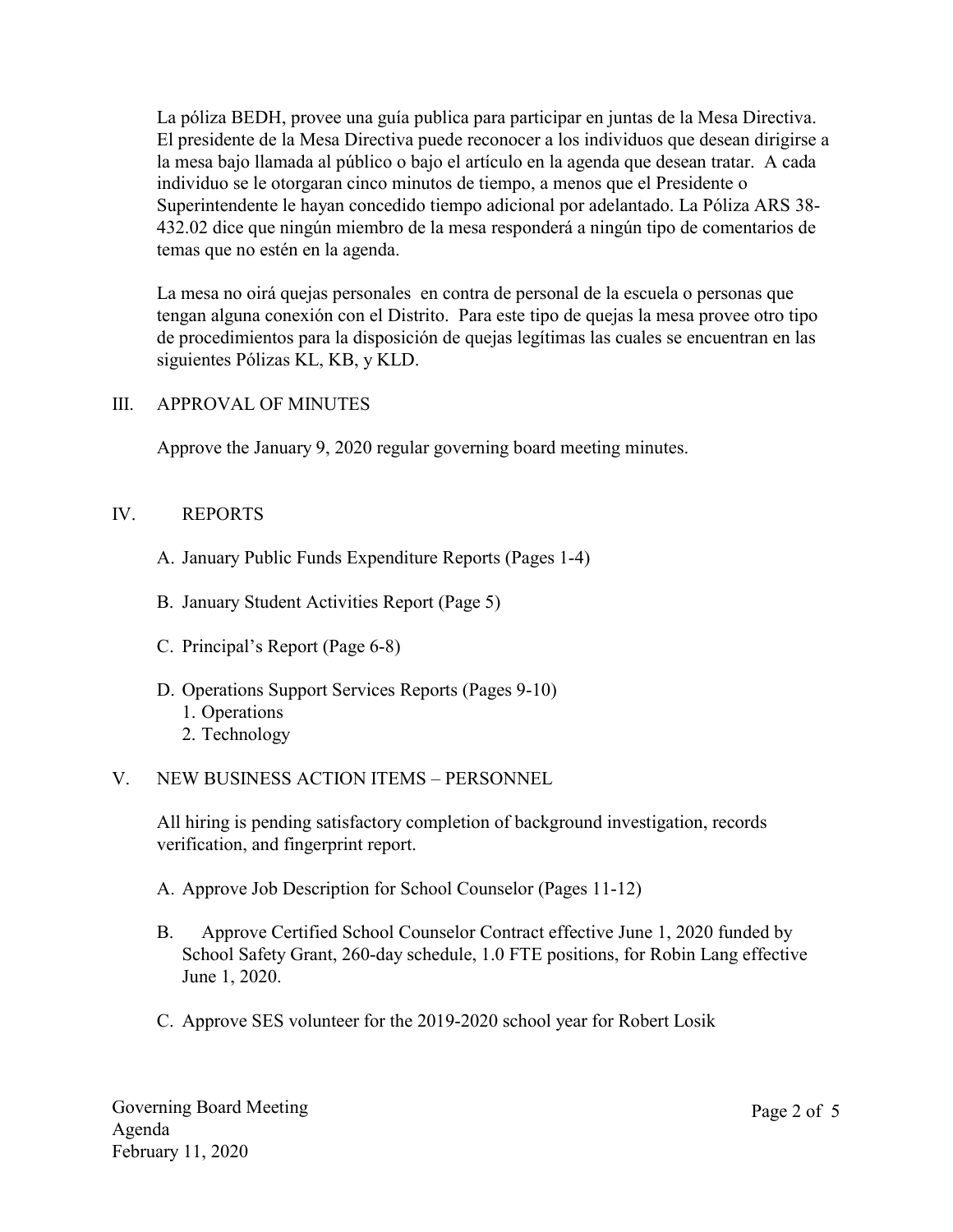- D. Approve SES volunteer for the 2019-2020 school year for Ana Marie Aja
- E. Approve SES volunteer for the 2019-2020 school year for Mary Sanchez
- F. Accept resignation of Michael Bailin, Teacher, effective May 20, 2020.
- G. Approve extra duty for Migrant Tutoring for Divina Castro for 2019-2020 school year.
- H. Approve eligibility for extra duty assignment and compensation as needed through June and July, 2020 to complete Informational Technology support and set up tasks assigned by the IT Coordinator and Superintendent: Tamera Garcia
- I. Approve 2020-21 compensation schedules (Pages  $13 17$ )
	- 1. Certified Base Compensation Schedule
	- 2. Certified Supplemental Compensation Schedule
	- 3. Certified Substitute Teacher Compensation Schedule
	- 4. Certified Teacher on Assignment/Learning Coach Compensation Schedule
	- 5. Extra-Duty Compensation Schedule
- J. Approve the 2020-21 contract forms (Pages 18 35):
	- 1. Teacher Contract
	- 2. Proposition 301 Plan Summary
	- 3. Proposition 301 Teacher Contract Addendum
	- 4. Substitute Teacher Appointment
	- 5. Part-time Variable Schedule Teacher Appointment
	- 6. Extra-Duty Contract
	- 7. Annual Notice of General Salary Reduction
- K. Approve 2020-21 Classified Compensation Schedules (Pages 36 40):
	- 1. Food Service
	- 2. Maintenance/Custodian
	- 3. Aide and Highly Qualified Paraprofessional
	- 4. Administration Support
	- 5. Transportation
- L. Approve the 2020-21 contract forms (Pages 41 48):
	- 1. Notice of "Indefinite Term" Appointment
	- 2. Classified "At-Will" Appointment Exempt

# VI. NEW BUSINESS ACTION ITEMS – BUSINESS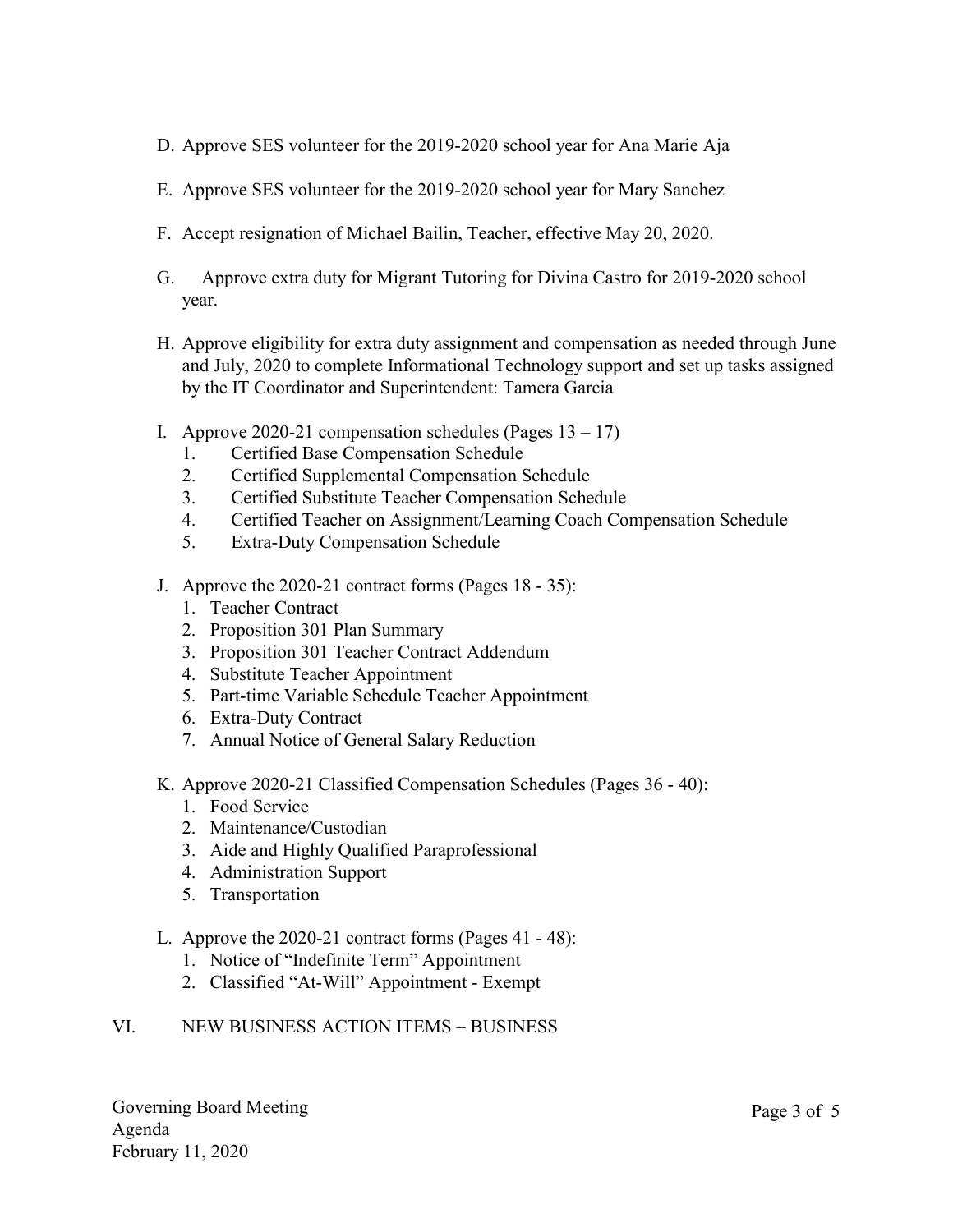- A. Ratify approval of payroll vouchers
	- 1. PV15 \$124,588.41
	- 2. PV16 \$134,598.66
- B. Ratify approval of expense vouchers
	- 1. EV2031 \$26,990.01
	- 2. EV2032 \$40,352.07
	- 3. EV2033 \$80.24
	- 4. EV2034 \$7,719.36
	- 5. EV2035 \$11,186.51
- C. Approve revised 2020-2021 school year calendar. (Page 49)
- D. Ratify approval of the Superintendent's signature for the Statement of Assurance on the Teacher Evaluation system for FY2020-2021 (Page 50)
- E. Approve out of state travel to Chicago for the AASA Youth Apprenticeship Summit for Melissa Sadorf on April 2–3, 2020.
- F. Approve out of state travel to China for the AASA Discover China Cultural Exchange Program for Melissa Sadorf on June 13-24, 2020.
- G. Approve out of State Travel for Lorinda El Aouita, Jennifer Norred, Erlinda Martinez, Cliff Gaskill and Maurice Kerckhof to attend Arizona School Business Officials Spring Conference in Laughlin, Nevada from April 1-3, 2020.
- H. Approve Heinfeld, Meech & Co., P.C. Audit Reports for the fiscal year ending June 30, 2019 (Pages 51-59)
	- 1. Audit Report Transmittal Letter
	- 2. Comprehensive Annual Financial Report
	- 3. Uniform System of Financial Records (USFR) Compliance Questionnaire Single Audit Reporting Package
- I. Ratify approval of the Superintendent's signature for the MOU between Teacher's Pension and Stanfield Elementary School District for the FY19-20 and FY20-21 school year. (Pages 60-65)
- J. Ratify approval of the Superintendent's signature for the MOU between Arizona Health Zone and Stanfield Elementary School District from January 1, 2020 through September 30, 2025. (Pages 66-67)